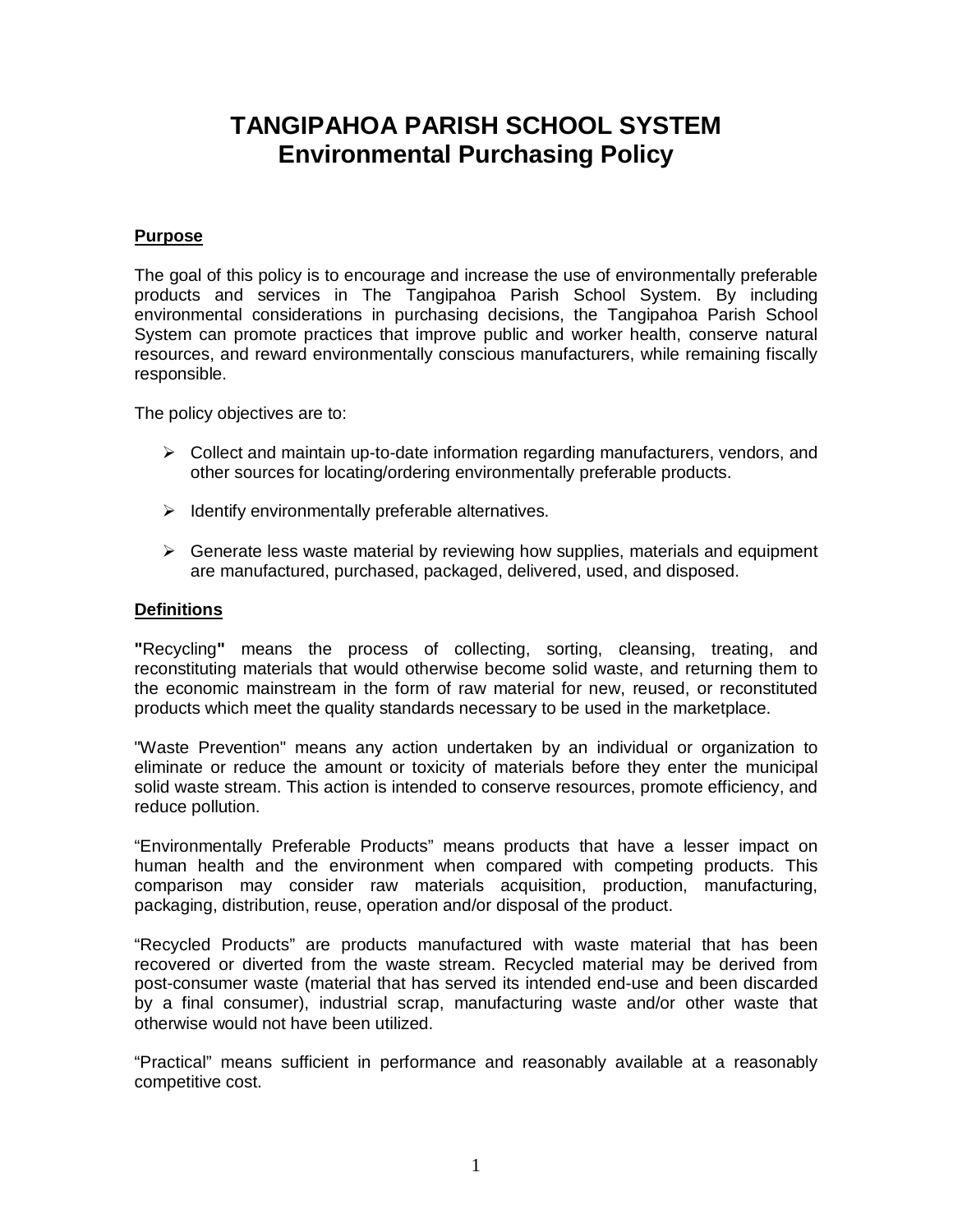### **Policies**

- $\triangleright$  Purchasing will specify recycled and environmentally preferable products whenever practical.
- $\triangleright$  Purchasing shall solicit the use of recycled and other environmentally preferred products in its procurement documents as appropriate.
- $\triangleright$  All departments shall practice waste prevention whenever practical.

#### **Procedures**

- A. To the extent practicable, all printing and copy paper products shall meet U.S. EPA guidelines for post-consumer recycled fiber content.
- B. To the extent practicable, all janitorial paper products shall meet U.S. EPA guidelines for post-consumer content.
- C. Where practicable, all motor vehicles operated shall use recycled propylene glycol antifreeze.
- D. Carpets purchased by the school system shall consist of recycled material and shall contain the lowest volatile organic compound (voc) content available in its installation system.
- E. All playground equipment, including rubberized cover surfacing, shall consist of recycled content materials consistent with U.S. EPA guidelines, where practicable.
- F. To the extent practicable, no cleaning or disinfecting products (i.e. for janitorial or automotive use) shall contain ingredients that are identified by the United States Environmental Protection Agency or the National Institute for Occupational Safety and Health as carcinogens, mutagens, or teratogens.
- G. All paint used by maintenance shall contain the minimum amount necessary of volatile organic compounds, and/or shall contain maximum recycled content where practicable.
- H. Where practicable, purchased or leased electronic equipment including photocopiers, computers, printers, lighting systems, HVAC, kitchen and laundering appliances, and energy management systems must meet U.S. Environmental Protection Agency (EPA) or U.S. Department of Energy (DOE) energy efficiency standards. Where applicable, the energy efficiency function must remain enabled on all energy-efficient equipment.
- I. Any other products with recycled content used by the school system which are not identified in this policy shall meet the U.S. EPA recommendations and specification guidelines for recycled content
- J. The school system shall implement an integrated pest management program for pest control. Any chemicals used to eliminate or deter insect pests and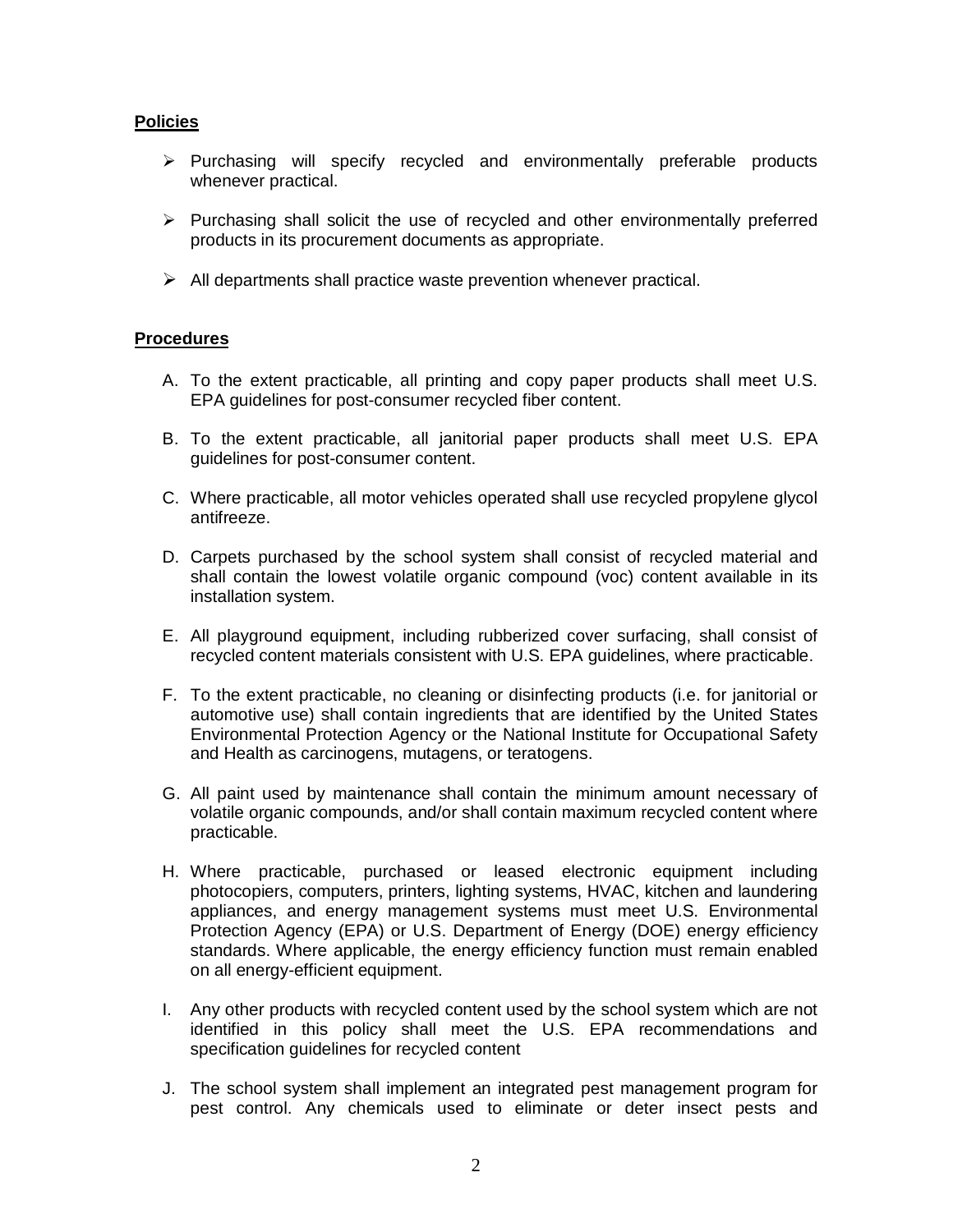undesirable vegetation shall be the most readily and completely biodegradable product available for the given application, and shall be applied in a manner that is least likely to come into contact with humans and any other animals for which treatment is not intended.

- K. All departments, offices, and schools shall ensure that they use double-sided copying. Where practicable, all photocopiers and printers acquired by the school system following adoption of this policy are required to be capable of double-sided copying.
- L. Preference shall be given to products that are reusable or refillable rather than disposable, long-lasting, durable, and which are able to be recycled or composted at the end of their life.
- M. A pre-purchase review shall be done before purchasing disposable or single-use items to determine their necessity and to compare these items to long lasting, reusable or refillable alternatives.
- N. Occasional use items shall be shared to the extent practicable. Preference shall be given to the lightest, smallest, most durable product that will complete the task (e.g. photocopiers)
- O. For large purchases, life-cycle cost analysis shall be taken into consideration for cost comparisons of alternative products. Life-cycle cost analysis includes an assessment of a product's maintenance, energy and water use, and disposal costs.
- P. To the extent practicable, the school system shall require packaging to be reusable, recyclable or compost able. Items purchased shall be bulk-packed if possible and shrink wrap shall be avoided.
- Q. Vendors shall be encouraged to take back and reuse pallets and packaging materials.
- R. Purchasing will work with vendors to ensure the most effective packaging of products

#### **Responsibilities of All Departments**

Each department/school shall be responsible for the implementation of this policy and shall:

- A. Practice waste prevention whenever possible.
- B. Continue to utilize recycling programs and expand them where possible.
- C. Procure recycled products whenever practical.